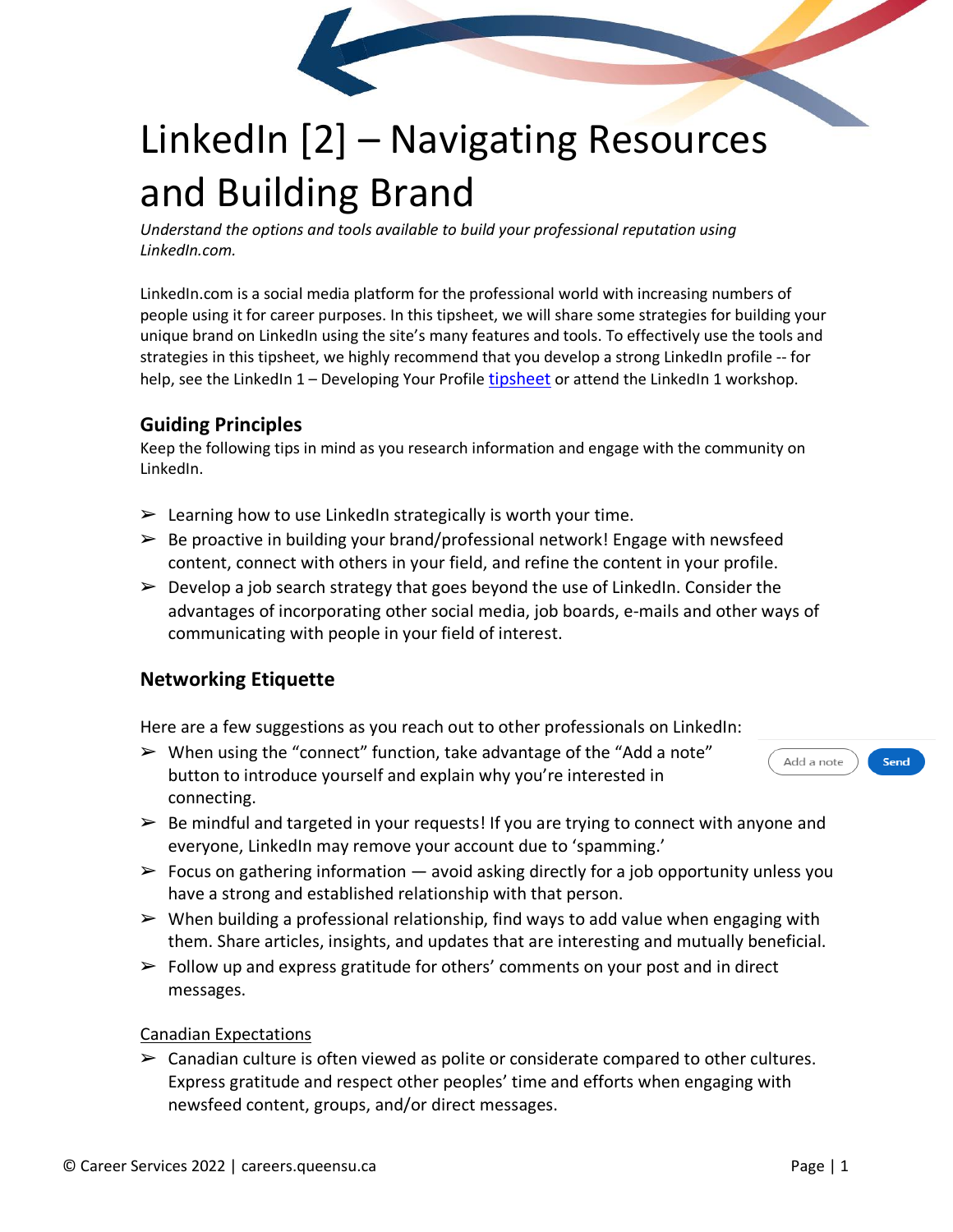- $\triangleright$  Roughly 80% of jobs in Canada aren't publicly posted. They are filled through networking.
- $\geq 1$ t's common for people to set up information interviews (15-20 minutes) with other professionals to learn more about their relevant career experiences in certain jobs and at specific companies. This information can inform your applications and help you to stand out. Do your homework before meeting with other professionals and have questions prepared. Check out our [information](https://careers.queensu.ca/sites/webpublish.queensu.ca.cswww/files/files/TipSheets/Information%2520Interviews%25202020.pdf) interviews tipsheet for more tips!
- $\triangleright$  If you are an international student, try to get some initial experience working or volunteering in Canada while pursuing your degree. It will allow you to be more competitive when applying for future jobs.



Q Search for jobs, skills, companies...

## **Search Bar**

Here are a few things to keep in mind when using the search bar:

- $\triangleright$  Explore the filters by clicking the "All Filters" button! People searches offer the most options.
- $\triangleright$  If you find a course you'd like to take, you will need to log into LinkedIn [Learning](https://www.linkedin.com/learning-login/) using your Queen's email.
- $\triangleright$  If you are exploring content and/or trying to build up your newsfeed, try a variety of keywords related to skills, interests, and values that align with your career goals.
- $\triangleright$  View profiles of active and influential people in your field of interest to find groups, influencers, hashtags, and companies you may want to follow.

# **Queen's Connects Student and Alumni Network**

This is a private group on LinkedIn specifically for Queen's students and alumni. You won't be able to search for it publicly on LinkedIn. You will need the specific [link](https://www.linkedin.com/groups/8154377/) to locate it:

- $\triangleright$  Please allow us 5-7 business days to process your request as we check the official Queen's database for authenticity.
- $\triangleright$  Alumni Mentors facilitate the group each month. They will share insights and perspective from their career endeavours and are available to engage with you.
- $\triangleright$  Scroll through the content already posted to learn from past discussions and insights from previous Alumni Mentors.
- $\triangleright$  A perk of Queen's Connects is that you can now direct message all other members of the group even if they aren't a connection in your network.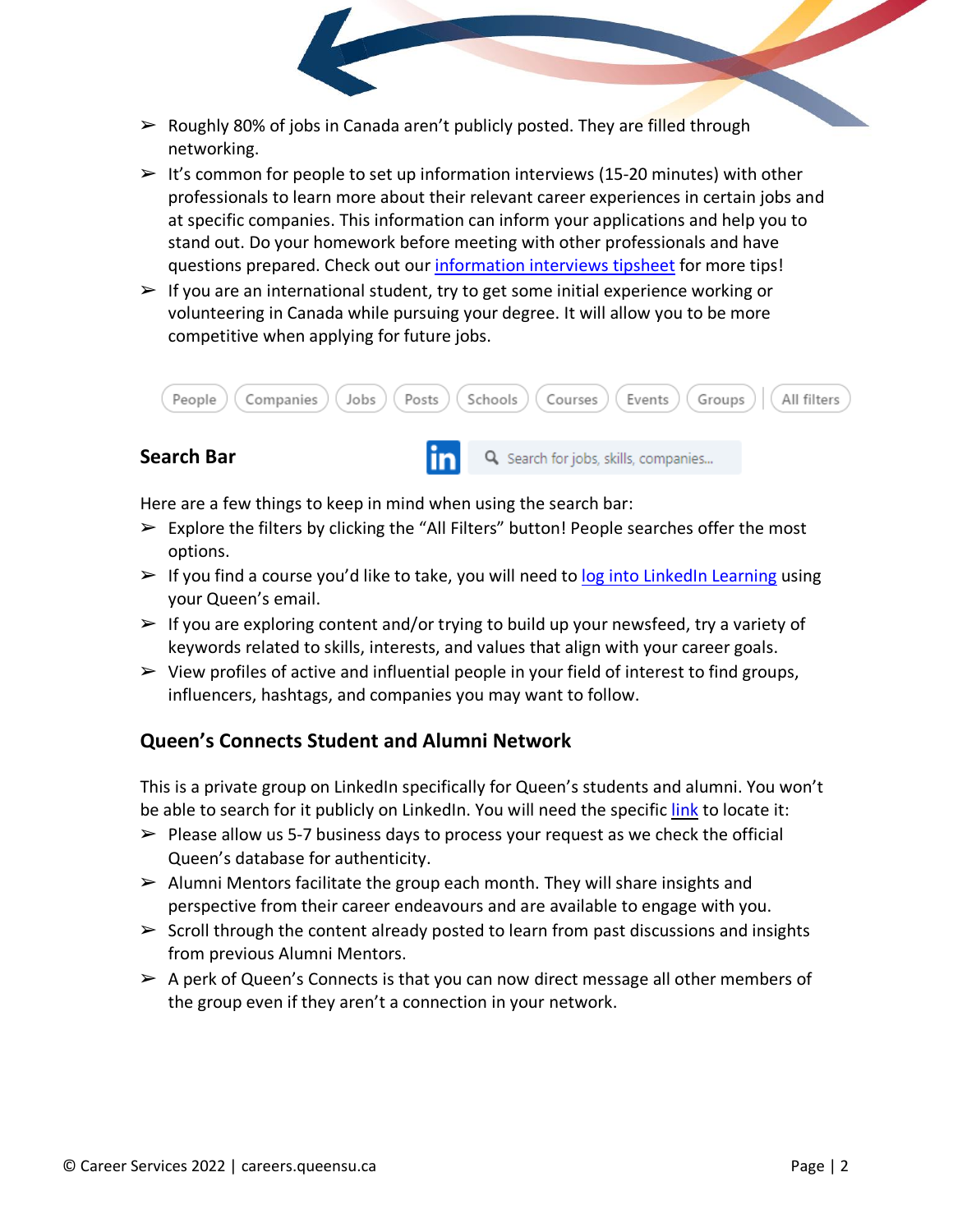- $\triangleright$  We encourage you to seek out guidance for your career endeavours by asking this community a question with some brief context. **There is a 100% response rate!**
- $\triangleright$  Queen's Connects members may post career opportunities, but the group is designed to be discussion focused while minimizing promotions and advertisements.
- $\triangleright$  For more information, visit the [LinkedIn](https://careers.queensu.ca/linkedin) web page on Career Services [website.](https://careers.queensu.ca/linkedin)

# **HOW TO JOIN: Queen's Connects**

**Request to join** 

- Create your LinkedIn profile (if you do not yet have one).
- Go to LinkedIn.com/groups/8154377

#### **Alumni Search**

Use the general search bar to find Queen's University's "school" page. Select the alumni tab and it will bring you to the Alumni Search tool. Also, here are some benefits of using the alumni search tool:

**Alumni** 

- $\triangleright$  Queen's alumni community is known to be supportive of current students.
- $\triangleright$  Learn about diverse career paths, employers, and job titles you may want to target.
- $\triangleright$  Filter your alumni search with keywords, start/end dates of their degree, where they live, where they work, what they do, what they studied, and skills. Consider reviewing the [Queen's](https://careers.queensu.ca/skillscards) Skills Cards.
- $\triangleright$  You may find someone with a unique career path that interests you. Try connecting with them to set up an information interview!
- $\triangleright$  LinkedIn profile search results will appear directly below the filter options provided.
- $\triangleright$  Consider exploring other school's Alumni Search tool to see what kinds of jobs alumni from the programs you are considering have attained.
- $\triangleright$  Explore the Alumni Search tool for schools in your location to network in your area.



#### **LinkedIn Learning**

Queen's University provides free access to LinkedIn learning for all students, faculty, and staff to have access to the [LinkedIn](https://www.linkedin.com/learning-login/) Learning platform. You will need to log into LinkedIn [Learning](https://www.linkedin.com/learning-login/) using your Queen's email. Here are a few tips when exploring LinkedIn Learning courses:

- $\triangleright$  Upon completion of a course, LinkedIn will provide a certificate. It will provide options for you to download it, add it to your profile, and share it with your network.
- $\triangleright$  If you completed a course and want to download the certificate or add it to your profile:
	- o Sign into your LinkedIn Learning account.
	- o Select the "My Learning" button at the top.



My Learning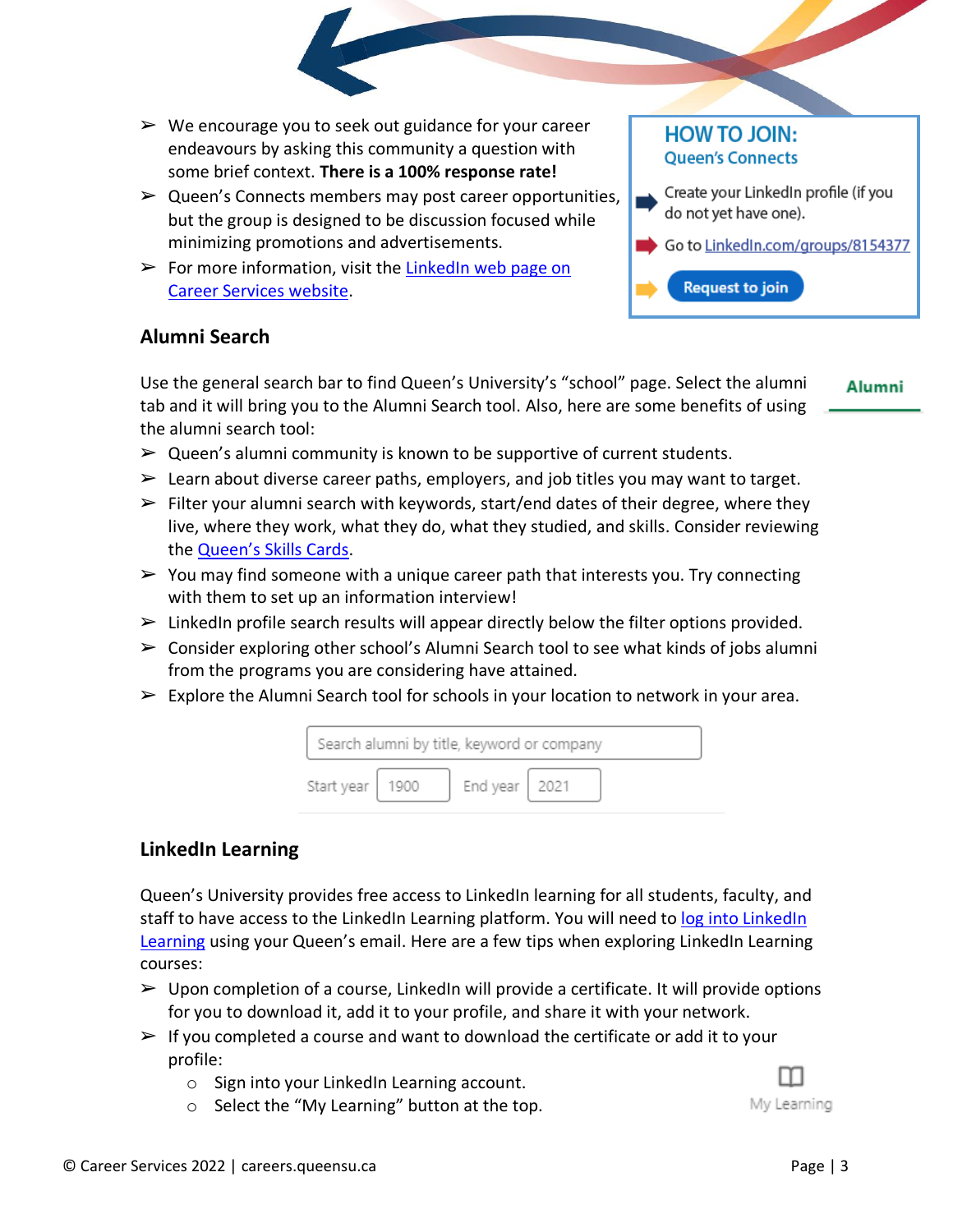- o Navigate to the "Learning History" tab.
- o Select the "More" drop-down menu on the course of interest.
- o Select "Add to Profile" or "Download Certificate"
- $\triangleright$  LinkedIn Learning courses are a nice way to show some initiative and interest in learning certain topics related to your career goals.
- $\triangleright$  Course certificates are less substantial than a degree or academic course for credit.
- $\triangleright$  Employers may have different opinions on the value that LinkedIn courses provide for demonstrating your competence and knowledge.

#### **Managing Your Network**



Everyone has their own personal policy when it comes to managing their network. Select the "My Network" button at the top of the page to view a summary of your network and to see some suggestions that LinkedIn has for you based on your current connections and activity. Here are some considerations for managing your network:

- $\triangleright$  Remember to utilize the "Add a note" option when requesting to connect with people and explain your reason for wanting to connect with them.
- $\triangleright$  You can always unfollow an influencer, page, newsletter, or hashtag.
- $\triangleright$  Your network by default impacts your newsfeed, but that can be managed. If you select the "contacts" option on the left, it will allow you to view connections based on other avenues such as your e-mail and phone contacts. You can also "Add more contacts, "Export Contacts", and "Manage synced sources" if needed with the buttons on the right.
- $\triangleright$  Building authentic connections that will support your career goals requires more than a social media connection. Engage with them over time!

#### **Managing Your Newsfeed**



To view your newsfeed, select the Home button at the top of LinkedIn or the LinkedIn symbol left of the search bar. Here are a few tips to help you manage your newsfeed:

- in
- $\triangleright$  Content will appear based influencers, companies, and hashtags you follow, and the LinkedIn activity of the people with whom you are connected.
- $\triangleright$  You can remain a connection with someone but unfollow their content if it's not of Manage my network interest. View their profile and select the "More" button. If the "Follow" option has a **Re** Connections " $\sqrt{ }$ " to its left, then you are following them; if it has a "+," then you are not following them. **Q** People | Follow
	- $\triangleright$  Some content will be "Promoted" content which means that LinkedIn has included it as an advertisement. This is indicated under the company name and the number of followers.
	- $\triangleright$  Consider your personal policy for influencing the content on your newsfeed.
		- o How will you decide what content is of interest?
		- o What kind of content is not of interest?
- # Hashtags

Pages

Newsletters

圓 圓

1 Contacts

... Groups  $\frac{1}{5}$  Events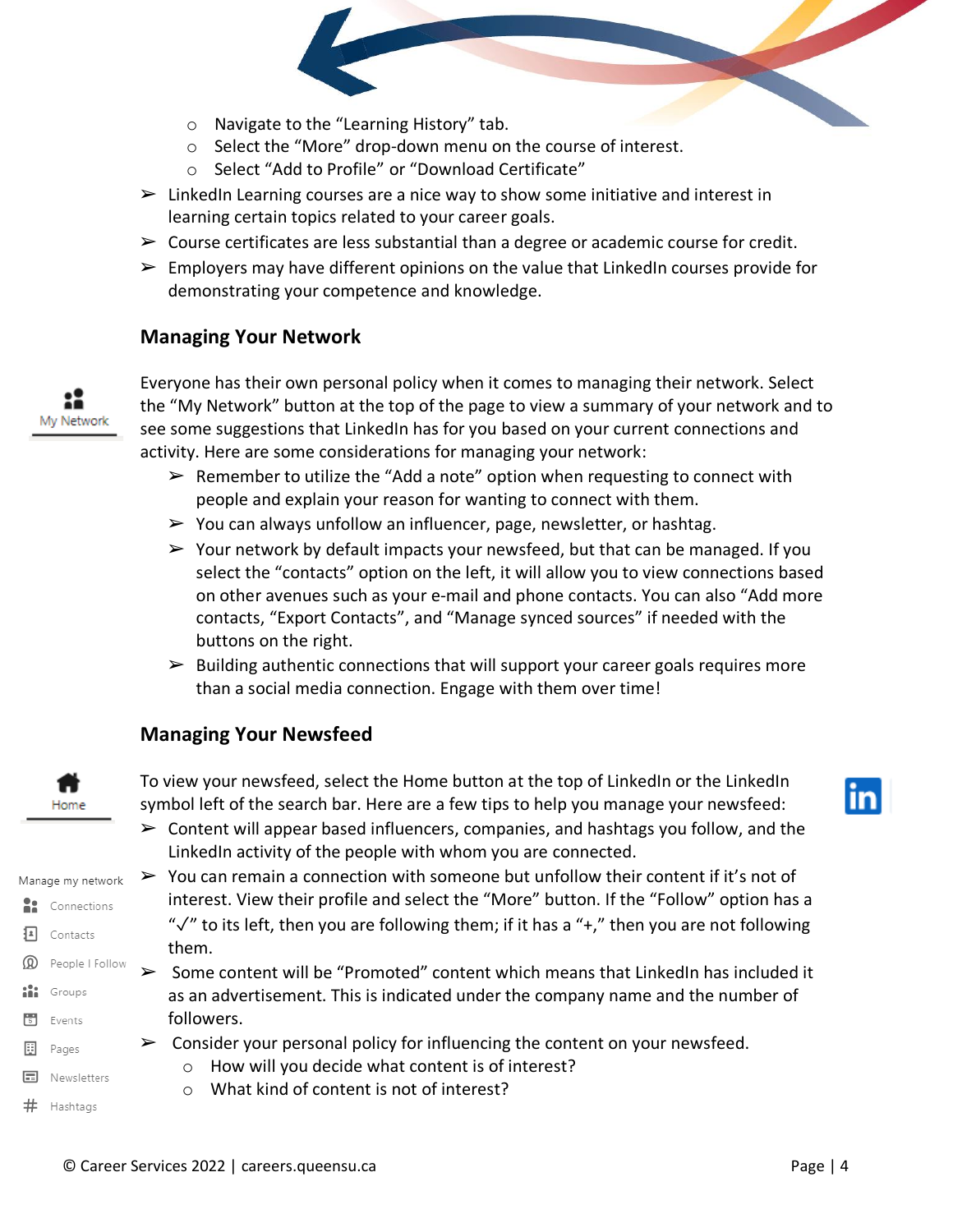$\triangleright$  Over time, explore and play with a variety of sources that might add value to your newsfeed!

## **Job Search Tools**

Jobs

Select the "Jobs" button at the top to access LinkedIn's job board. This job board functions like most job boards, but there are a few aspects that differentiate it from others. Here are a few considerations:

- $\triangleright$  When you find a job of interest, be sure to "Save" it for later. You can then view it again using the "My Jobs" button on the starting page.
- $\triangleright$  Consider setting up a "Job Alert" based on search criteria. LinkedIn will notify you when a new job is posted that fits the criteria you have set These can be managed through the "Job Alerts" button on the starting page.

My Jobs



**In Easy Apply** 

- $\triangleright$  As you start typing a keyword into the search bar, LinkedIn will offer suggestions for you based on previous searches and commonly used keywords.
- $\triangleright$  Often, job postings will direct you to apply directly on a company's website. If an "Easy Apply" option to share your profile is available, still apply directly to the role on the company website to ensure they receive your application.



 $\triangleright$  When using the "experience level" filter, always include an option above what seems best as there may be opportunities in that category that you can apply to.



# **Building Your Brand**

While we aren't branding experts at Career Services, here are some tips we have gathered from the LinkedIn community:

- $\triangleright$  Define your objectives: What purposeful impact would you like to achieve? While metrics and outcomes are helpful to consider, focus on setting process goals to achieve them.
- $\triangleright$  Build a compelling organic presence:
	- o Authenticity is key.
	- o Share your professional story!
	- o Promote your academic and professional work on your profile and in your newsfeed.
	- o Provide content based on current topics in your field of interest.
	- o Complete your profile page! Attend our LinkedIn 1 [workshop](https://careers.queensu.ca/students/services-students/workshops/career-workshops) and review its corresponding LinkedIn 1 - Building Your Profile [tipsheet.](https://careers.queensu.ca/students/tipsheets-career-resources/tipsheets)
	- o Use the content and hashtag suggestions provided on the "My Network" page.

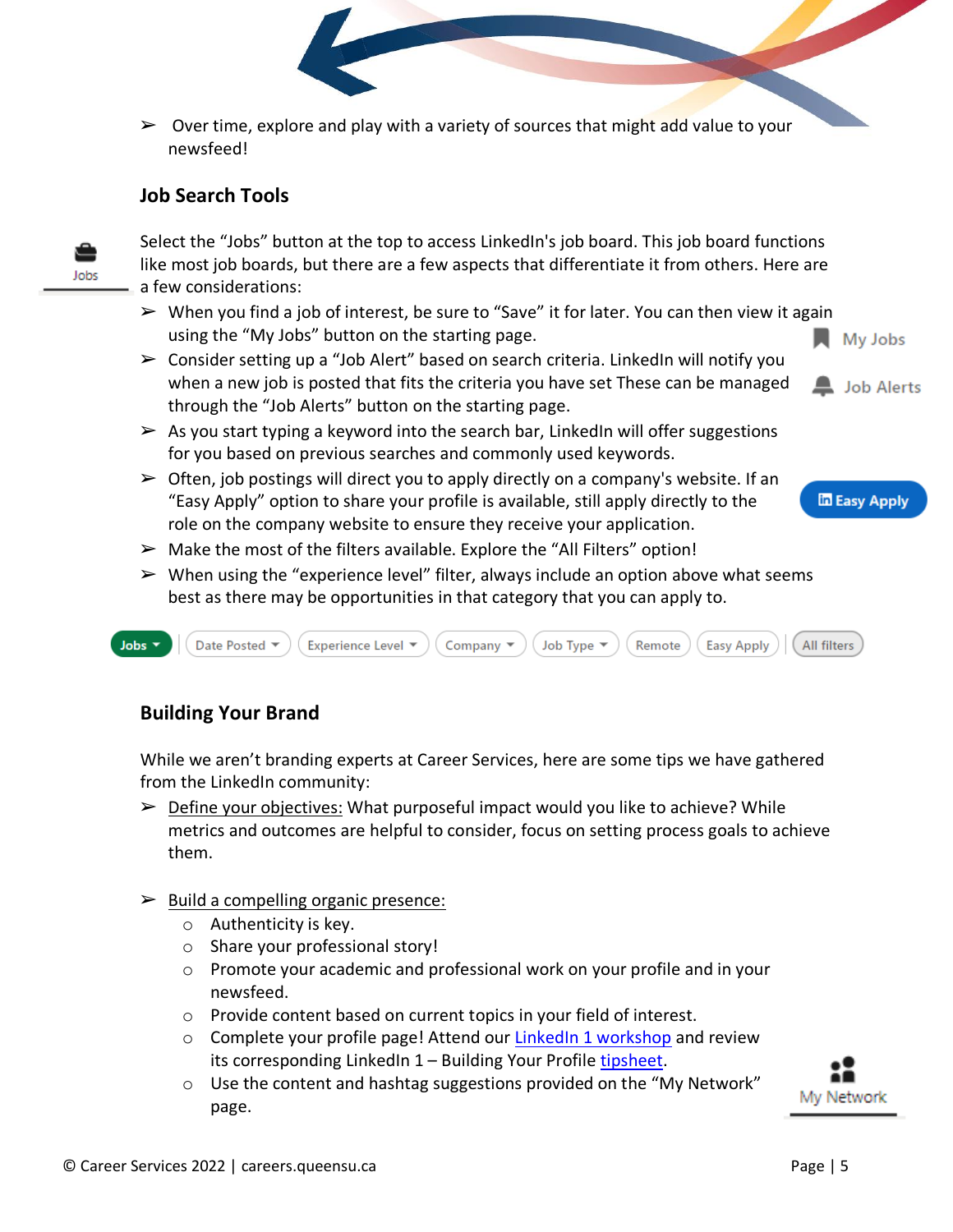- o Engage and re-engage with your newsfeed audience weekly.
- $\circ$  Directly engage with people bi-weekly or monthly based on how active they are.
- o Keep track of relationship-building efforts, including dates, on an Excel spreadsheet.
- $\triangleright$  Target with precision: Hyper targeting is more effective than taking a broad approach, but this can also limit reach. Tweak your approach over time to find the right balance of content specificity.
- $\triangleright$  Choose your format mix:
	- o When creating newsfeed content, consider what methods of communication (i.e., videos, posts, articles, other media) play to your strengths and demonstrate your key messages most effectively.
	- o Feature your best content on your profile.
	- $\circ$  Consider how often you will leverage groups and direct messages in your approach.
	- $\circ$  Factor in how much time it takes to create that content as you develop a plan.
- $\triangleright$  Monitor feedback from the community:
	- o The free version provides engagement statistics for the last 90 days through the "Your Dashboard" feature, which can be found when viewing your own profile. Use this information to see what content sparked the most engagement.
	- o Try new things! Take strategic risks and explore new branding strategies.
	- $\circ$  Observe what is successful for others. Borrow strategies and make them your own.

## **Want to learn more?**

Check out our LinkedIn 2: [Navigating](https://careers.queensu.ca/regular-workshops) Resources and Building Brand workshop or book a [Career](https://careers.queensu.ca/students/services-students/appointments/career-consultation-appointments) Counselling [Appointment](https://careers.queensu.ca/students/services-students/appointments/career-consultation-appointments) for more information and guidance on navigating LinkedIn and engaging with its community. Also consider the LinkedIn 1: Developing Your Profile [tipsheet](https://careers.queensu.ca/students/tipsheets-career-resources/tipsheets) and [workshop.](https://careers.queensu.ca/regular-workshops)

Career Services offers Drop-in Career [Advising](http://careers.queensu.ca/students/services-students/drop-career-advising) to answer quick questions related to all aspects of your career planning and job search - Monday to Thursday from 1:30pm to 3:30pm Eastern time.

For more in-depth information, consider taking these LinkedIn Learning courses (you will need to log into LinkedIn [Learning](https://www.linkedin.com/learning-login/) using your Queen's email).

- *LinkedIn courses:*
	- o Creating Your Personal Brand
	- o Transform Your Personal Brand
	- o Writing to be Heard on LinkedIn